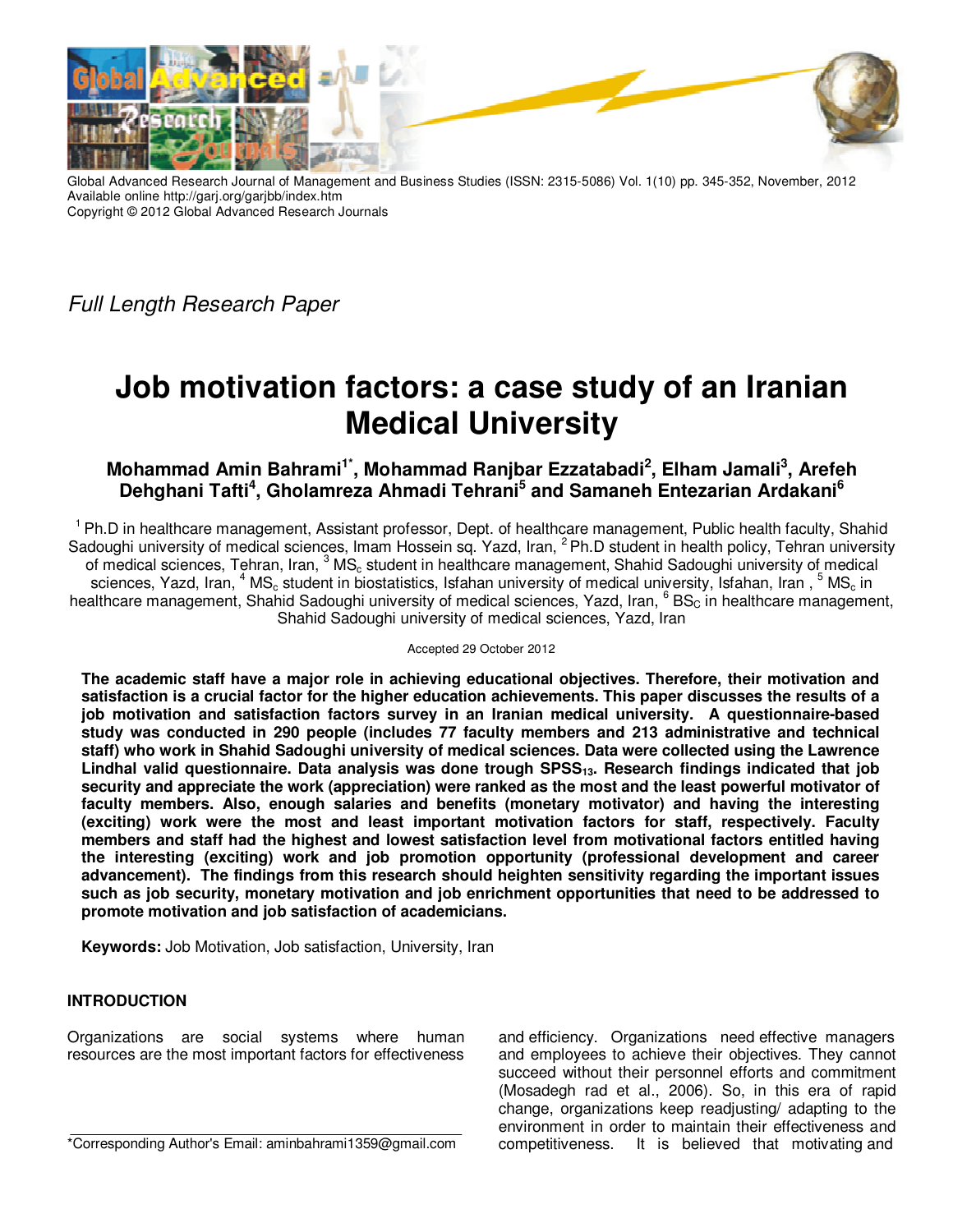empowering employees can enhance their productivity and performance. Individuals who are motivated and satisfied would be more committed to their tasks and, hence, perform better (Liu et al., 2007). There are many definitions of motivation in the literature (Moody et al., 2006). According to Locke (1997), motivation is determined by goal directedness, human volition or free will, and perceived needs and desires, sustaining the actions of individuals in relation to themselves and to their environment (Locke, 1997). Janssen et al. (1999) have been defined work motivation as the degree to which a person wants to work well in his or her job, in order to achieve intrinsic satisfaction (Janssen et al., 1999). Also, Moody and Pesute (2006), by appraising some motivation definitions using Hind's criteria for concept clarity propose the following definition for motivation: "Motivation is a values-based, psychobiologically stimulus-driven inner urge that activates and guides human behavior in response to self, other, and environment, supporting intrinsic satisfaction and leading to the intentional fulfillment of basic human drives, perceived needs, and desired goals" (Moody et al., 2006). Motivation is believed to be the reason for why people decide to do what they do, how long they are willing to sustain the activity and how hard they are going to pursue it (Khadir, 2011). Hence, managing motivation among employees is crucial to the successful achievement of objectives (Janus, 2010). Employee job satisfaction is an important attribute that organizations desire of their staff. Job satisfaction is a pleasurable emotional state resulting from the appraisal of one's job as achieving or facilitating the achievement of job values. Job satisfaction may be linked to performance, organizational productivity and other issues, including labor turnover. However, dissatisfied employees are prone to absenteeism and excessive turnover (Toker, 2011). Numerous factors influence employee job satisfaction, including salaries, fringe benefits, achievement, autonomy, recognition, communication, working conditions, job importance, co workers, degree of professionalism, organizational climate, interpersonal relationships, working for a reputable agency, supervisory support, positive affectivity, job security, workplace flexibility, working within a team environment and genetic factors. Sources of low satisfaction are associated with working with unskilled or inappropriately trained staff, laborious tasks such as documentation, repetition of duties, tensions within role expectations, role ambiguity, role conflict, job/patient care, feeling overloaded, the increasing need to be available for overtime, relations with co-workers, personal factors and organizational factors (Liu et al., 2007). Approaches to human resources motivation have undergone substantial changes during the past century. Initially, it has been influenced by Taylor's scientific management (Taylor, 1911) who postulated that (factory) workers are solely motivated by money, maximizing production to satisfy their own work-

related monetary needs. Subsequently, Human resource management incorporated motivational aspects of the human relations approach based on findings of the Hawthorne studies (Roethlisberger & Dickson, 1939). Although the human relations approach focused on the importance of human interaction and social relations, it did not take individual differences of work motivation among people into account. This human side of the enterprise became the leading model of thought in the 1950s (McGregor, 1960), emphasizing that individuals are motivated by personal growth (competence), autonomy, and empowerment (Capelleras, 2005). Then Vroom's (1964, 1995) expectancy theory recognizes the forces within individuals in the environment which affect an individual's behavior. It assumes that the employee can decide how much effort he puts in, depending on his motivation, which equals the product of valence (attractiveness of a reward), expectancy (how much a person believes that their effort will result in success) and instrumentality (belief that success will lead to reward) (Hancer, 2003). Also, Schein (1980) believes the most important factor in determining an individual's motivation is the psychological contract, defined as the set of expectations between an employee and some implicit components of an organization, i.e. pay, dignity, opportunities. In return, the organization demands loyalty and commitment. Schein's research illustrates the importance of human resource planning (Moody et al., 2006). Moreover, Hackman and Oldham (1980) argued that a triad of critical internal psychological states is a necessary condition for high levels of employee motivation. These psychological states include the meaningfulness of the work, knowledge of responsibility for results of the work, and knowledge of the outcomes of the work (Locke, 1997). But, one of the better-known job motivation and satisfaction theories generally and for the objective of this research is Herzberg's two-factor theory was developed by Herzberg et al. (1959). They supposed that the phenomenon of job satisfaction and/or dissatisfaction is a function of two classes of variables named motivator and hygiene factors. The satisfaction, growth or motivator factors that are intrinsic to the job are: achievement, recognition for achievement, responsibility, the work itself, and growth or advancement. The dissatisfaction, avoidance or hygiene factors that are extrinsic to the job are: salary, status, security, company policy and administration, working conditions, supervision, and interpersonal relationships (Herzberg, 1987). Herzberg claimed that hygiene factors are not directly related to job satisfaction, therefore, these factors will not distinctly improve performance (Hancer et al., 2003). The motivators and hygiene factors of Herzberg et al. (1959) are similar to the intrinsic and extrinsic job satisfaction factors of other scholars. Intrinsic job satisfaction has been defined as a person's value in terms of her/his creativity, opportunities for resource mobilization, future development and stability derived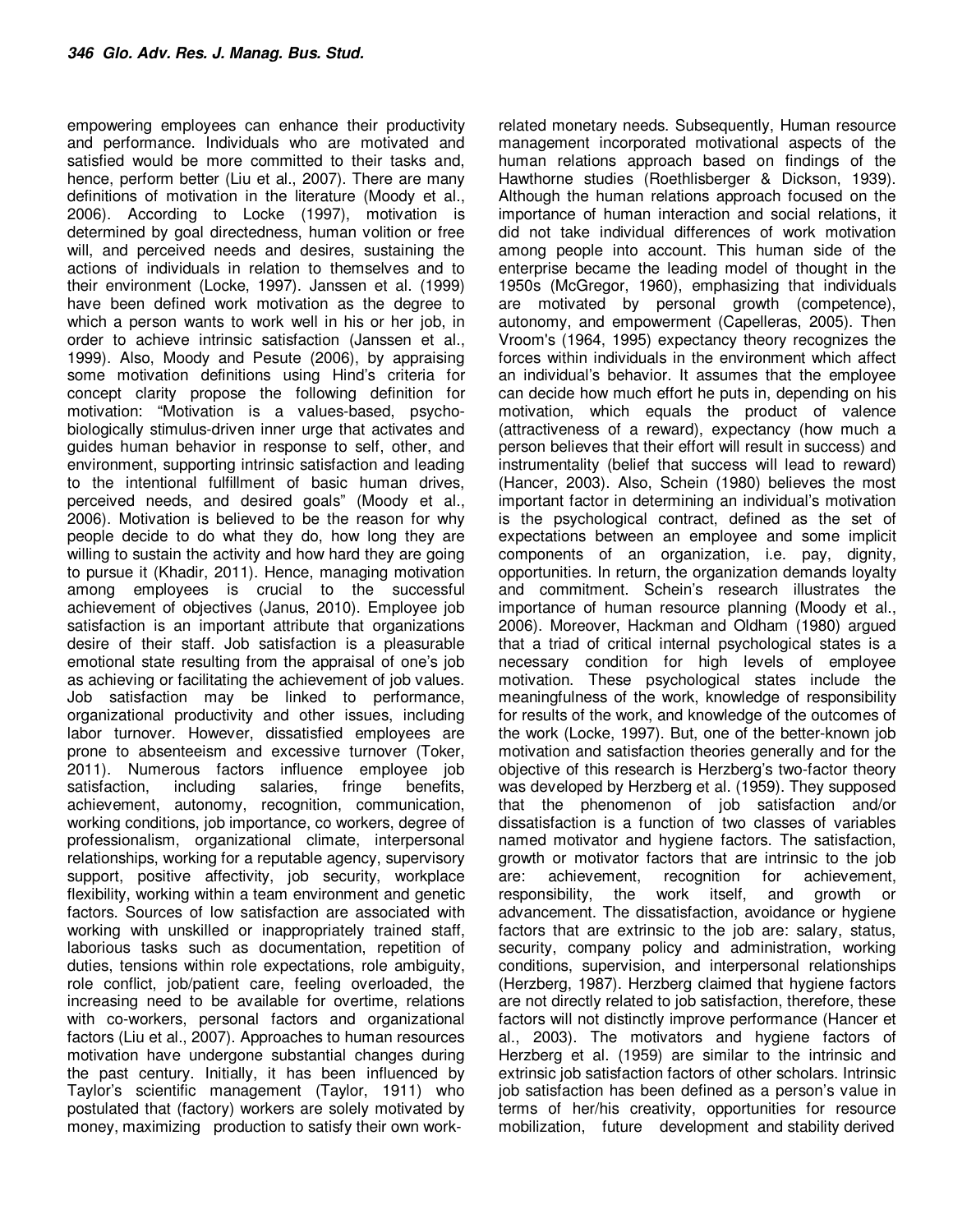from the job; overall, it includes items related to job content (Kuo et al., 2008). The relationship between an employee's motivation and job satisfaction is now examined. A number of researchers have concluded that work motivation and job satisfaction should be treated separately, so that factors of influence can be more readily identified and to allow for better understanding (Stringer et al., 2011). Also, Herzberg's motivationhygiene theory identifies intrinsic motivators (e.g. achievement, recognition, the work itself) and hygiene factors which tend to be extrinsic factors (e.g. company administration, supervision, salary). Herzberg's view is that these motivators lead to job satisfaction because they satisfy an individual's need for self-actualization (Tietjen et al., 1998). Expectancy theory, as developed by Porter and Lawler (1968), argues that a pay-forperformance system influences job satisfaction (Ferris, 1977; Igalens, 1999). Supporting this view, Pool (1997) examines the relationship between work motivation and job satisfaction and finds significant positive association indicates that as work motivation increases, job satisfaction increases (Moynihan et al., 2007; Wright et al., 2004). The primary tasks of academic staff are in three areas, namely, teaching, research, and administration and management (Oshagbemi, 2000). The objectives of higher education are to provide in-depth knowledge, educate students, seek academic development, and coordinate national development demands (Johnes et al., 1990). Academic staff of a higher education institution is a key resource and have a major role to play in achieving the abovementioned objectives (Capelleras, 2005). Moreover, the performance of the academic staff determines much of the student success and has an impact on student learning. Thus, motivation and satisfaction of the academic staff is crucial for its performance and, consequently, for the quality of higher education system (Machado, 2011). Therefore, many studies can be found in this area around the world some of them including Corina (2012), Toker (2011), Machado et al. (2011), Mehta et al. (2010), Rhodes et al. (2007), Galaz-Fontes (2002), Leung et al. (2000), Oshagbemi (2000a, b, c, d, 2001, 2003) researches. The aim of this research was to investigate job satisfaction and motivation factors in Shahid Saodoughi University of medical sciences.

#### **METHODS**

The study on academic satisfaction and motivation within Shahid Sadoughi university of medical sciences– An Examination of Academic Job Satisfaction and Motivation - involved a quantitative cross sectional study that utilized a questionnaire. The target population was all faculty members including all sub-groups (professor, associate professor, assistant professor, instructor, part-time, fulltime, etc.) and non-teaching staff (administrative and

technical staff) in the university who comprised of 584 people. The sample was consisted of 290 participator including 77 faculty members and 213 non-academic staff that obtained using stratified random method. Sample size was calculated with sample size calculation formula for limited population by assuming p=0.65,  $d=0.055$  and  $\alpha=0.05$ . Demographic information of sample is demonstrated in table 1.

The required data was gathered by Lawrence Lindhal valid questionnaire. It was composed of three parts: I. general information that included 11 questions about demographic descriptions; II. Job motivation factors that included 10 questions related to job motivation factors intended to prioritize these factors; III. Job satisfaction that included 10 questions related to overall satisfaction in the same dimensions of motivation factors. The motivation and satisfaction dimensions considered were physical work environment conditions, the sense of belonging and participation, discipline at work and respect (institutions' prestige), appreciate the work (appreciation), managers honesty to staff (honesty), enough salaries and benefits (monetary motivator), job promotion opportunity (professional development and career advancement), managers perception and attention to employees' problems, job security and having the interesting (exciting) work. Responses were given on a 5 point Likert scale for satisfaction dimensions ranging from 1 (least satisfied,) to 5 (most satisfied), and 10-point for motivation ones ranging from 1 (most potential for motivation/ most powerful motivator) and 10 (least potential for motivation/ weakest motivator). For the consistency of the tool, a test-retest method (10 days apart) was used. A total of 18 faculty members and staff participated in this test. The test-retest correlation coefficients were 0.78 for job satisfaction and 0.87 for job motivation items. After completing questionnaires, data were entered and processed by using the statistical package for the social sciences (SPSS) software, English version 13.0. Descriptive information for all included variables was presented by frequency, mean and percent descriptive statistics. Also, T-Test and Oneway-Anova were utilized for analytical analysis of the research.

#### **Findings**

Table 1 demonstrates the demographic information of research sample. Also, subsequent 3 tables (table2 to table4) shows the main findings about job motivators important and job satisfaction level.

As shown in table 2 Job security, physical work environment and job promotion opportunity are the most important motivators for faculty members. These motivators for staff include enough salaries and benefits, job promotion opportunity and physical work environment. Also, statistical test reveals the difference of Monetary motivator and job security motivating power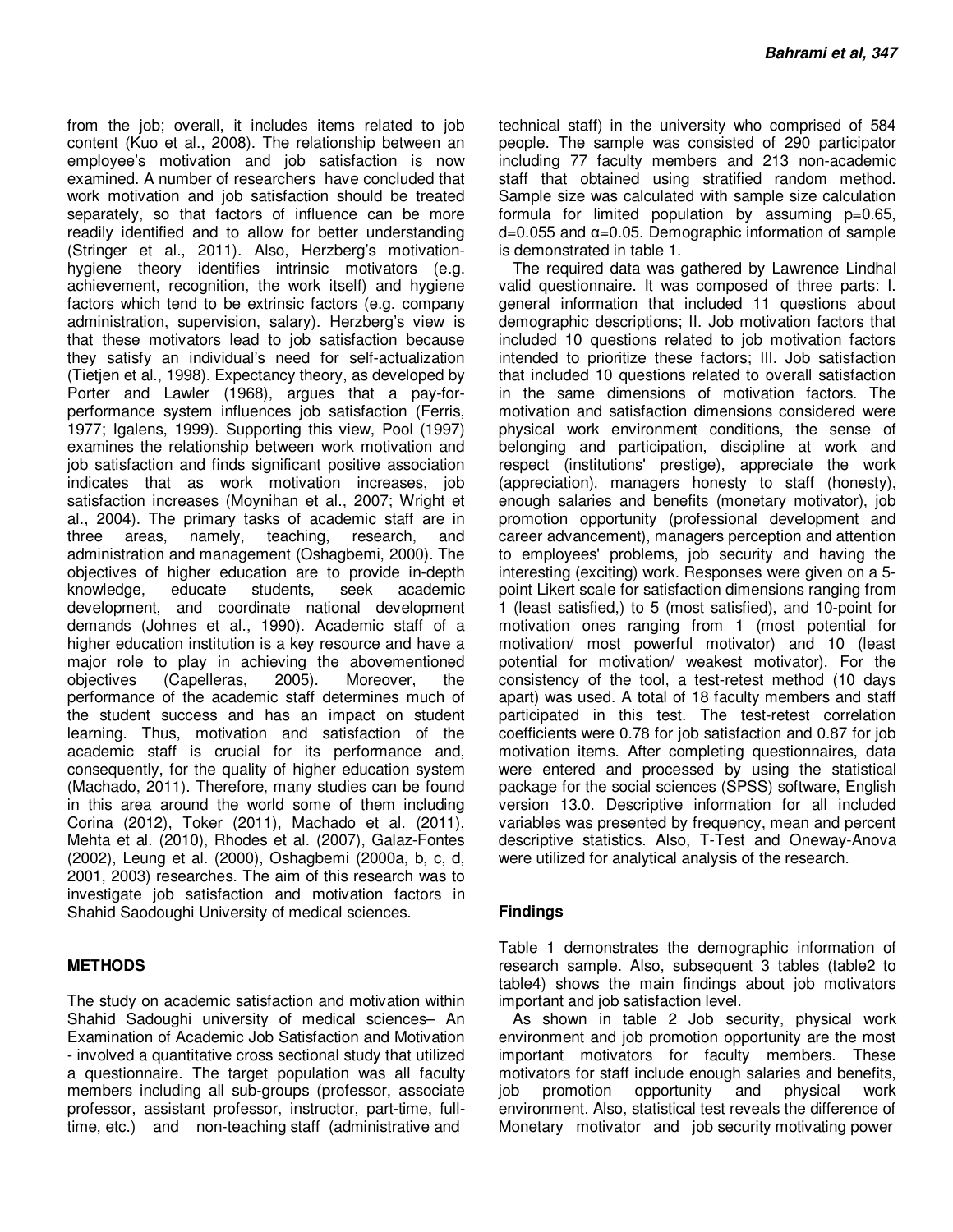**Table1.** Descriptive information (n=290)

| Variable                   | <b>Faculty members</b> | <b>Staff</b> | total       |  |  |
|----------------------------|------------------------|--------------|-------------|--|--|
| Sex:                       |                        |              |             |  |  |
| Male                       | 55 (71.4%)             | 70 (32.9%)   | 125 (43.1%) |  |  |
| female                     | 22 (28.6%)             | 143 (67.1%)  | 165 (56.9%) |  |  |
| Age (years):               |                        |              |             |  |  |
| $30$                       | 14 (18.2%)             | 57 (26.8%)   | 71 (24.4%)  |  |  |
| $30 - 40$                  | 22 (28.6%)             | 91 (42.7%)   | 113 (38.9%) |  |  |
| >40                        | 41 (53.2%)             | 65 (30.5%)   | 106 (36.5%) |  |  |
| <b>Marital status:</b>     |                        |              |             |  |  |
| Single                     | 5(6.5%)                | 19 (8.9%)    | 24 (8.3%)   |  |  |
| Married                    | 71 (92.2%)             | 193 (90.6%)  | 264 (91.1%) |  |  |
| <b>Divorced</b>            | 1(1.3%)                | $1(0.5\%)$   | 2(0.6%)     |  |  |
| <b>Birth location:</b>     |                        |              |             |  |  |
| <b>Native</b>              | 54 (70.1%)             | 196 (92%)    | 250 (86.2%) |  |  |
| Expatriate                 | 23 (29.9%)             | 17 (8%)      | 40 (13.8%)  |  |  |
| <b>Education:</b>          |                        |              |             |  |  |
| Under diploma              | $0(0\%)$               | 12 (5.6%)    | 12 (4.2%)   |  |  |
| Diploma                    | $0(0\%)$               | 45 (21.1%)   | 45 (15.6%)  |  |  |
| Associate degree           | $0(0\%)$               | 28 (13.1%)   | 28 (9.7%)   |  |  |
| <b>Bachelor</b>            | 0(%)                   | 95 (44.6%)   | 95 (32.7%)  |  |  |
| Master                     | 25 (31.4%)             | 24 (11.3%)   | 49 (16.8%)  |  |  |
| Doctorate                  | 14 (18.2%)             | $3(1.4\%)$   | 17 (5.8%)   |  |  |
| PhD                        | 38 (49.4%)             | 6(2.8%)      | 44 (15.2%)  |  |  |
| Record of service (years): |                        |              |             |  |  |
| <10                        | 33 (43.9%)             | 94 (44.1%)   | 127 (43.8%) |  |  |
| $10 - 20$                  | 21(7.3%)               | 81 (38.1%)   |             |  |  |
| >20                        | 23 (29.9%)             | 38 (17.8%)   | 61 (21.15)  |  |  |
| Total                      | 77 (26.55%)            | 213 (73.45%) | 290 (100%)  |  |  |

**Table2.** Job motivators mean, standard deviation and rank

| <b>Factor</b>                                                                  | <b>Faculty members</b> |     | <b>Staff</b>   |      |           | <b>Total</b> |      | P-Value   |                |       |
|--------------------------------------------------------------------------------|------------------------|-----|----------------|------|-----------|--------------|------|-----------|----------------|-------|
|                                                                                | Mean                   | SD  | Rank           | Mean | <b>SD</b> | Rank         | Mean | <b>SD</b> | Rank           |       |
| Physical work environment conditions                                           | 4.8                    | 3.1 | $\overline{2}$ | 4.8  | 3.07      | 3            | 4.9  | 3.1       | 3              | 0.913 |
| The sense of belonging and participation                                       | 5.8                    | 2.4 | 6              | 6.0  | 2.7       | 8            | 5.9  | 2.6       | 7              | 0.595 |
| <b>Discipline</b><br>work<br>at<br>and<br>respect<br>(institutions' prestige)  | 5.3                    | 2.7 | 5              | 5.8  | 2.7       | 6            | 5.7  | 2.7       | 5              | 0.117 |
| Appreciate the work (appreciation)                                             | 6.12                   | 2.4 | 10             | 5.9  | 2.4       | 7            | 6.0  | 2.4       | 8              | 0.635 |
| Managers honesty to staff (honesty)                                            | 5.9                    | 2.7 | 7              | 5.7  | 2.4       | 5            | 5.8  | 2.5       | -6             | 0.633 |
| Enough salaries and benefits (monetary<br>motivator)                           | 5.2                    | 2.1 | 4              | 3.4  | 2.9       | 1            | 3.9  | 2.8       |                | 0.000 |
| Job promotion opportunity (professional<br>development and career advancement) | 5.1                    | 2.8 | 3              | 4.7  | 2.3       | 2            | 4.8  | 2.5       | $\overline{2}$ | 0.323 |
| perception and attention to<br>Managers<br>employees' problems                 | 6.6                    | 2.8 | 8              | 6.1  | 2.5       | 9            | 6.2  | 2.6       | -9             | 0.174 |
| Job security                                                                   | 3.9                    | 3.2 |                | 5.6  | 2.8       | 4            | 5.1  | 3/0       | 4              | 0.000 |
| Having the interesting (exciting) work<br>OD . Otamala ual Davidadia u         | 6.1                    | 3.2 | 9              | 6.4  | 3.2       | 10           | 6.3  | 3.2       | 10             | 0.456 |

SD: Standard Deviation

l,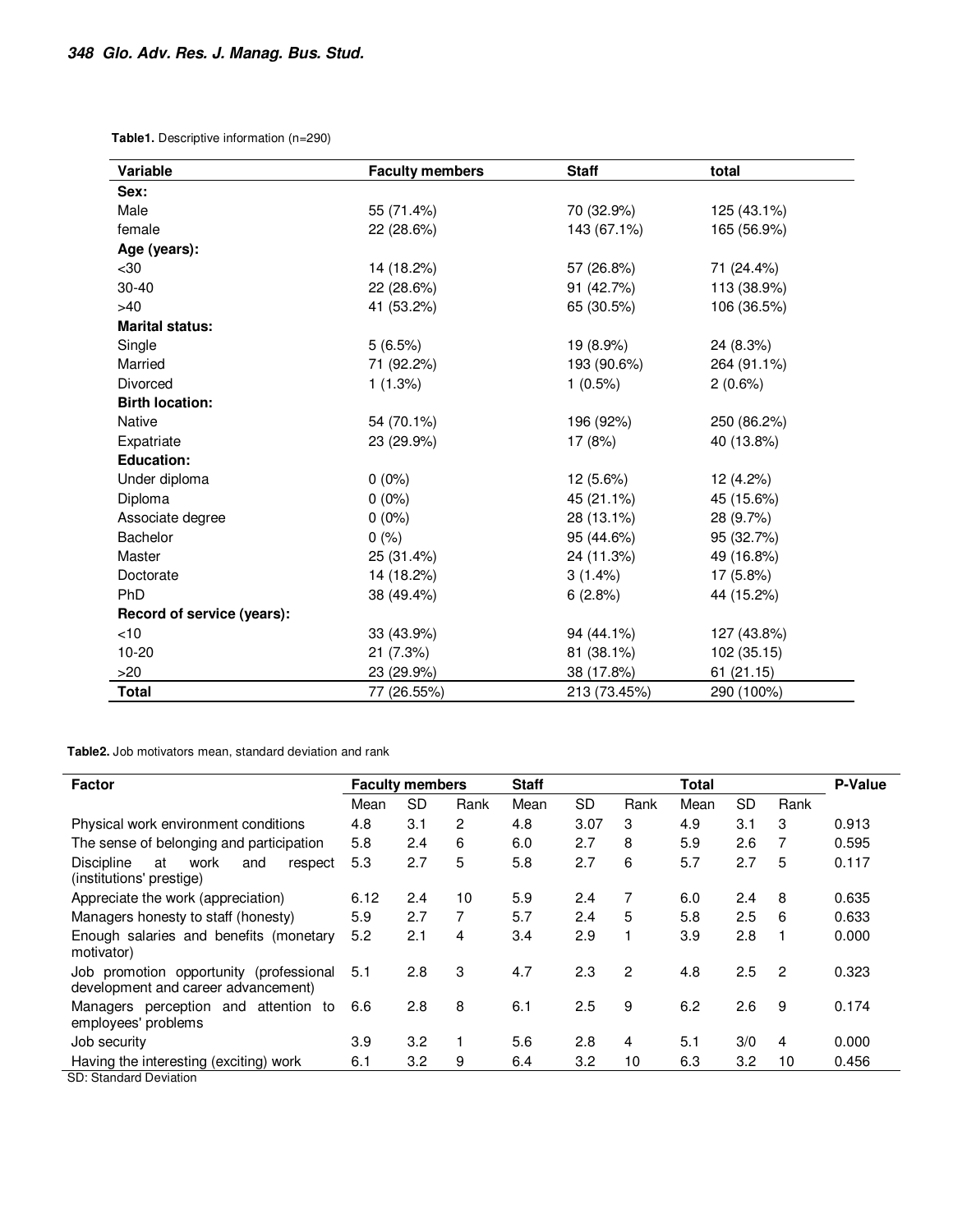**Table3.** Satisfaction from existing situation of job motivators

| <b>Motivator</b>                                                            | Mean | <b>Standard deviation</b> | Rank |
|-----------------------------------------------------------------------------|------|---------------------------|------|
| physical work environment conditions                                        | 2.74 | 0.815                     | 4    |
| the sense of belonging and participation                                    | 2.68 | 1.110                     | 6    |
| discipline at work and respect (institutions' prestige)                     | 2.73 | 0.925                     | 5    |
| appreciate the work (appreciation)                                          | 2.43 | 1.030                     | 8    |
| managers honesty to staff (honesty)                                         | 3.07 | 1.180                     |      |
| enough salaries and benefits (monetary motivator)                           | 2.43 | 0.925                     |      |
| job promotion opportunity (professional development and career advancement) | 2.31 | 0.995                     | 10   |
| managers perception and attention to employees' problems,                   | 2.43 | 1.140                     | 9    |
| job security                                                                | 2.82 | 1.020                     | 3    |
| having the interesting (exciting) work                                      | 3.64 | 1.085                     |      |

 **Table4.** Overall satisfaction situation of faculty members and staff

| <b>Satisfaction situation</b> | Faculty members N (%) | Staff N $(%)$ | Total N $(%)$ |  |  |
|-------------------------------|-----------------------|---------------|---------------|--|--|
| <b>Satisfied</b>              | 2(2.6%)               | 12 (5.6%)     | 14 (4.8%)     |  |  |
| <b>Partially</b><br>satisfied | 62 (80.5%)            | 129 (60.6%)   | 191 (65.9%)   |  |  |
| <b>Dissatisfied</b>           | 13 (16.95)            | 72 (33.85)    | 85 (29.3%)    |  |  |
| <b>Total</b>                  | 77 (100%)             | 213 (100%)    | 290 (1005)    |  |  |

#### (P=0.000) for faculty members and staff.

As shown in table 3 study population have the highest satisfaction from motivators including having the exciting work, managers honesty to staff and job security. Although, these motivators have acquired the highest satisfaction scores but the satisfaction level of most motivators (except managers honesty to staff and having the interesting work) are "moderate" range.

Table 4 indicates that most faculty members and staff have partially satisfaction from their job. Dissatisfied academicians comprised 16.65 and 33.85 percent of faculty members and staff. These percent reveals a high rate of dissatisfaction in study population because it assumed that dissatisfaction affects the organizations' overall performance. Also, very low percent of faculty members and staff are satisfied from their job.

#### **DISCUSSION**

Academic staff job satisfaction and motivation play an important role contributing to positive consequences to the quality of the institutions and to students learning. (20) Therefore, the results presented here are crucial and should create sensitiveness to academics preoccupations and dissatisfaction respecting their jobs, and conditions under which they work. In sum, the main objective to be attained is to create job satisfaction, motivation, and thus, the best results for institution and for students.

Results from the research indicated that in faculty members the main powerful motivators are job security, physical work environment conditions and job promotion opportunity (professional development and career advancement) followed by enough salaries and benefits, discipline at work and respect, the sense of belonging and participation, managers honesty to staff, managers perception and attention to employee's problems, having the interesting work and appreciation. These factors ranking from the viewpoints of staff include enough salaries and benefits (monetary motivator), job promotion opportunity (professional development and career advancement) and physical work environment conditions followed by job security, managers honesty to staff, discipline at work and respect, appreciation, the sense of belonging and participation, managers perception and attention to employee's problems and having the interesting work. Therefore, managers' perception and attention to employees' problems, having the interesting (exciting) work and appreciate the work (appreciation) have the least power for motivate the faculty member so they cannot play the role of important motivators. Also, the factors including the sense of belonging and participation, managers' perception and attention to employees' problems and having the interesting (exciting) work have the least motivational potential in the staff group. Viewing the findings of indicates that 2 items including physical work environment condition and job promotion opportunities have been ranked between 3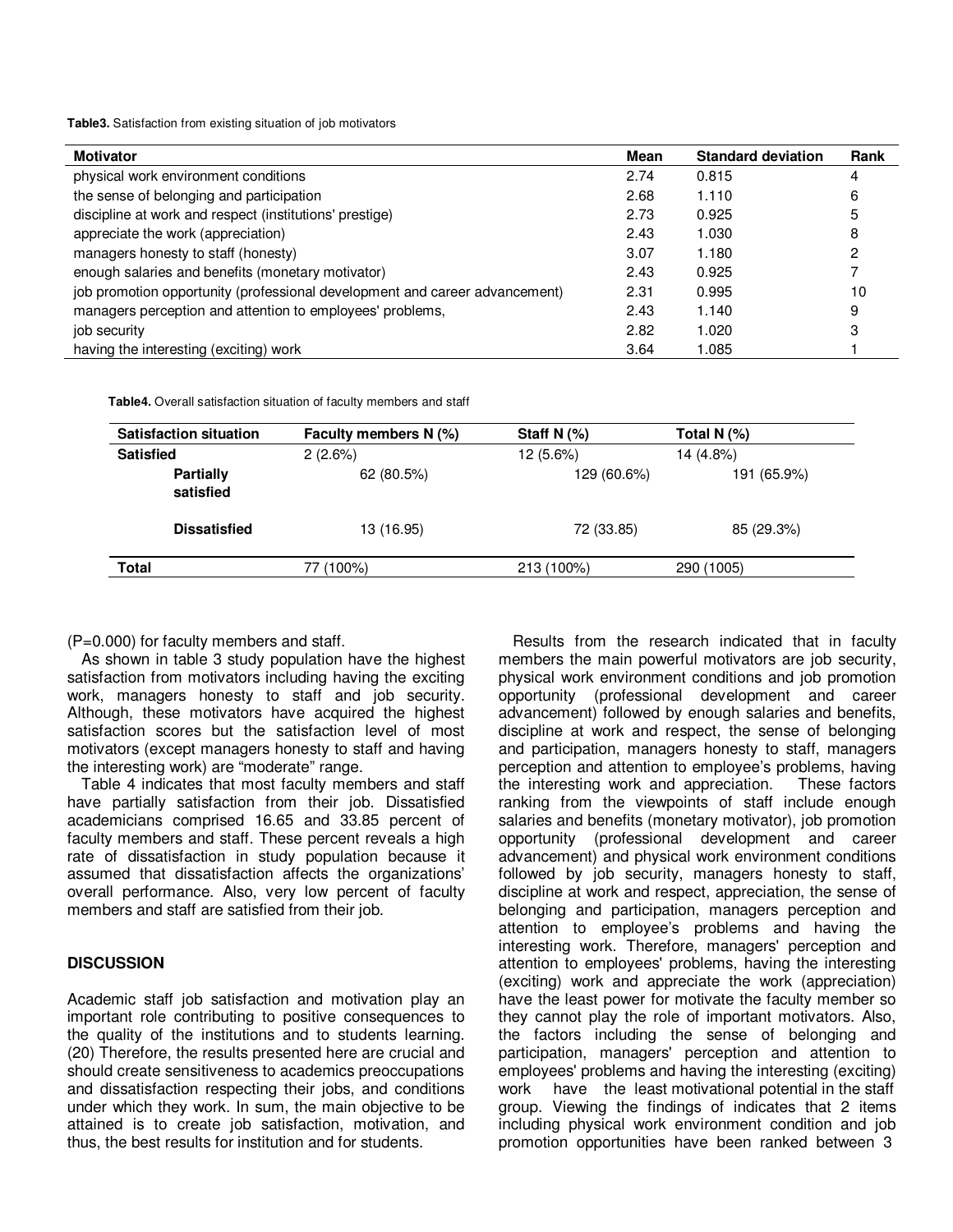most important motivators by both faculty members and staff. This results are confirmed with some another study's findings from country and around the world. Bakhshi et al. in their study on the faculty members of Rafsanjan medical university have showed that physical work environment conditions and job promotion opportunities are among the most important motivators that can affect academic staff's motivation to work. (32) In the another study at Mazandaran university of medical sciences Ranjbar et al. have reported a same results such as Bakhshi et al. (33) The study of Safari et al. in Karaj Islamic Azad university has revealed that job promotion opportunities is among the most powerful motivators from the viewpoints of faculty members. (34) Report of Sadeghifard et al. research in Grmsar branch of Islamic Azad university, also shows that job physical work environment conditions and job promotion opportunities have important motivational potential for faculty members. (35) Another studies includes Ashtiyani et al. in Iranian teachers (Monjamed et al) in Iranian nurses working in educational centers (Rajabbeygi et al) in Iranian governmental sector employees (Timreck) in healthcare workers (Manshor and Abdullah) among Malaysian employees (Umur) in language teachers at the European university of Lefke, have been reported the importance of work physical environment condition and job promotion opportunities as powerful motivators.

The research findings showed that job security for faculty members and enough salaries and benefit for staff are the most crucial motivational factors. Studies from (Malekshahi et al., Bakhshi et al)., (Ashtiyani, Ostovar et al) in faculty members of Yasuj university of medical sciences, Hoseynian in faculty members of Hamadan university of medical sciences (Azizzadeh Forouzi et al) in an Iranian university faculty members (Ranjbar et al., Rajabbeygi et , Daneshmandi et al.) among faculty members of selected military universities (Franco et al.) among hospital workers in Jordan and Georgia have been reported the job security among the top motivational factors.

Also, Malekshahi et al., Bakhshi et al , Ranjbar et al Safari et al., Rafei et al. Kajbaf et al. in their study at Iran national petroleum company, Rajabbeygi et al., Liu et al in China township health centers workers, Ashtiyani, Ingersoll among USA teachers, Thornton et al., Franco et al., Rocca and Kostanasci among Victorian secondary school teachers, ranked salaries and benefits among high prioritized motivational factors in their studies but Mahmoudi et al in a study of job motivation factors in critical care nurses showed that salaries and benefits is the least important factor for nurses' motivating.

This research had an interesting result about motivational potential of hygiene factors. Our findings shows that, despite the Herzberg's motivational theory faculty members and staff of university believe that some hygiene factors (including job security, physical work environment conditions, enough salaries and benefits

(monetary motivator) are the important motivators in human resource context. Also, the work itself (named having the interesting (exciting) work in research) that is a motivational factor in Herzberg's theory obtained very low rating (9 in faculty members and 10 in staff) in this research in according to motivational potential. These contradictory results may be due to two reasons. first, Motivation is a complex process, there is no universal theory or approach to motivation and individuals differ in what motivates them and second, motivation is based on human needs which generate within an individual, Motivation is total, not piece-meal. Thus, an individual cannot be motivated by fulfilling some of his needs partly. Therefore, managers have to understand a diversity of needs and have to use a variety of incentives to motivate them.

This research had another objective to survey the satisfaction level of university faculty members and staff from the current situation of motivational factors.

Methodologically, job satisfaction defined as an employee's affective reaction to a job, based on a comparison between actual outcomes and desired outcomes. It is generally recognized as a multifaceted construct that includes employee feelings about a variety of both intrinsic and extrinsic job elements and can affect many job outcomes. (33) So, many researchers have been examined different aspect of job satisfaction in different human seetings including educational institutions. For example, Toker (2011) examined job satisfaction of academic staff in an empirical study in turkey. (8) Lourdes et al (2011), examined job satisfaction and motivation in Portuguese higher education institutions. (18) Kızıltepe (2008) examined sources of motivation and de-motivation among teachers at a public university in Istanbul. Bilimoria et al. (2006) examined how a sample of 248 male and female professors at a Midwestern private research university constructed their academic job satisfaction. Koyuncu et al. (2006) investigated work experiences and satisfaction of female and male university professors in Turkey.

 Okpara et al. (2005) also examined the effects of gender on the job satisfaction of US academicians. Tu et al. (2005) examined the age differences of job satisfaction between Taiwanese and Chinese higher education faculty. Santhapparaj's (2005) study examined the relationships between pay, promotion, fringe benefits, working condition, support of research, support of teaching, gender, and job satisfaction of academic staff in private universities in Malaysia. Santhapparaj and Ku Sku (2003) explored the differences in satisfaction dimensions between the academic and administrative staff in higher education Institutions in Turkey. (55-61)

In this research we examined faculty and staff satisfaction from motivational factors current situation in the university. Our results indicate that, the highest level of satisfaction related to having the interesting (exciting) work, managers' honesty to staff (honesty) and job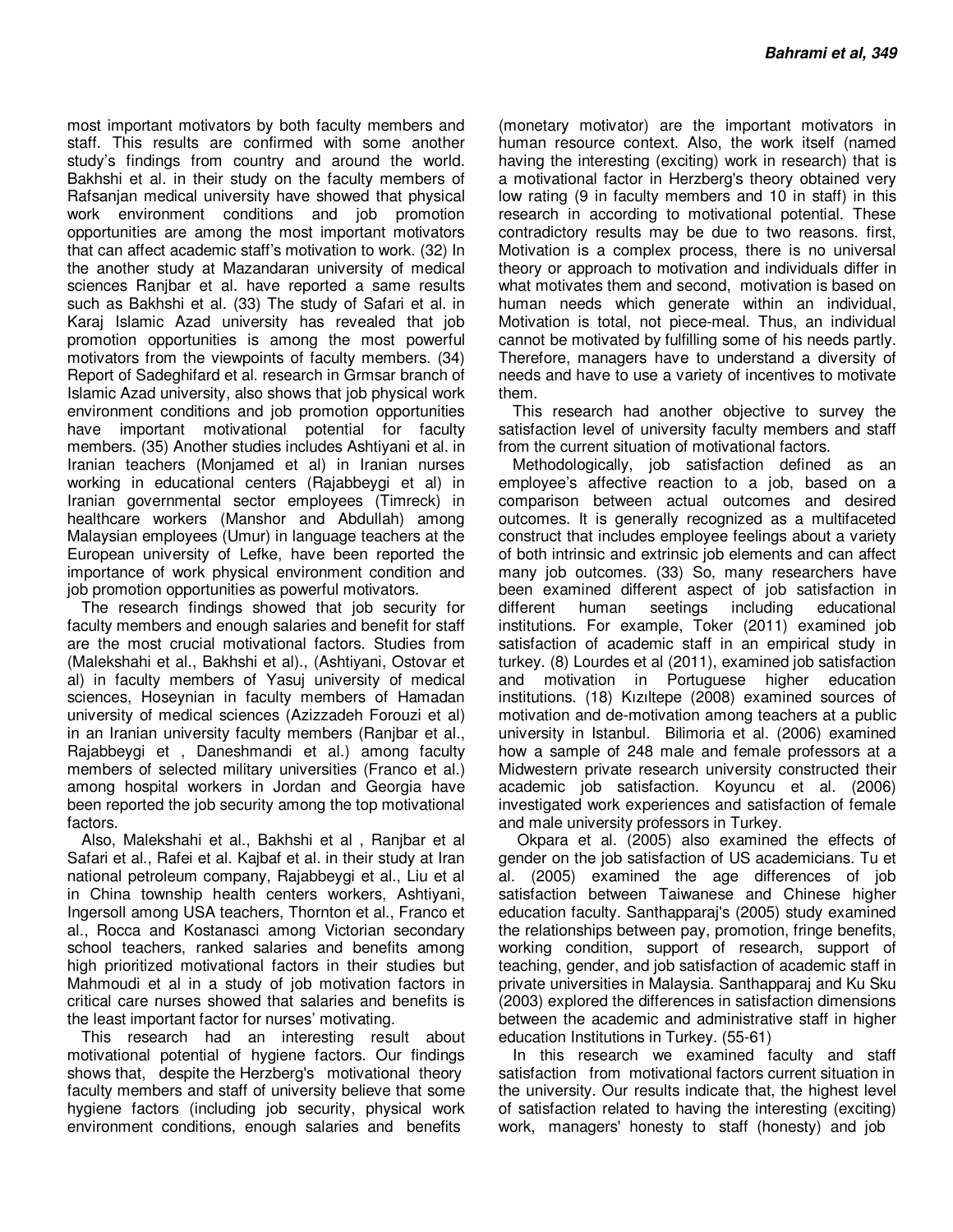security. Also, satisfaction scores from job promotion opportunity, appreciation, discipline at work and respect and managers perception and attention to employees' problems are in lowest range. Indeed, the most faculty members and staff have moderate satisfaction from their job overly. Clearly comparing the research results shows the same findings were identified in some another studies including Malekshahi et al. (42), Aghamohammadi et al. (62), Jahani et al. among Arak hospital workers (63), Monjamed et al. (37), Rafie et al. (48) Safari et al. (34) and Rajabbeygi et al. (38) and Thoronton (52) who demonstrate low to moderate satisfaction from motivational factors in their works. However, Sadeghifard et al. (35) and Daneshmandi et al. (46) have been reported a satisfaction scores of higher than moderate in their researches.

It is notable that if we put the participator perception about motivators beside their satisfaction level can conclude maybe satisfaction from having the interesting (exciting) work and managers' honesty to staff (honesty) may not lead to higher performance because they have limited potential in motivating the university faculty and staff. Only, satisfaction from job security can improve the staff performance due to its motivational potential in this group. Also, dissatisfaction from the powerful motivational factor entitled job promotion opportunity (professional development and career advancement) can leave an adverse effect on institution performance.

There are a number of limitations with this research. First of all, we examined job motivational factors in a university, so care needs to be taken when generalizing the findings to other organizations. Also, data were collected cross sectional, so generalizing the findings across time should be done with caution. Despite these limitations, research expands our perceptions understandings about the multidimensional phenomenon of human resource motivation in organizational context.

## **CONCLUSION**

From a practical point of view, the findings of this research should heighten awareness, sensitivity and dialogue regarding the important issues that need to be addressed to promote and maintain job satisfaction and motivation within the ranks of the academic staff. The results of the research may be useful for university administrators who wish to decrease dissatisfaction and increase job motivation for performance improvement objectives. Findings of our study suggest that some initiatives such as setting a clear employee improvement programs and developing job enrichment innovations will be helpful. Also, presenting new methods of payments such as pay for performance and reengineering of reward mechanism will be helpful. Furthermore, this study may serve as a foundation for other researches in this area.

Moreover, the results about academic satisfaction and motivation in Shahid Sadoughi university of medical sciences may have relevance to some similar institutions but with serious caution due to the nature of the phenomenon of human motivation.

#### **ACKNOWLEDGEMENT**

This paper has been extracted from a public health faculty, Shahid Sadoughi university of medical sciences thesis project. Authors appreciate faculty members' and staff's participation in research.

#### **REFERENCES**

- Aghamohammadi V (2011). Relationship between organization commitment on job satisfaction between employees health and administrative .The fourth national conference of clinical governance and developing health system, Kermanshah, Iran
- Ashtiyani H (2005). Description and prioritizing of motivational factors among Neyshabour teachers using Herzberg's theory. A thesis presented to Shahid Beheshti university, faculty of sport sciences in partial fulfillment of MSc degree. Shahid Beheshti university, faculty of sport sciences. Tehran.
- Azizzadeh Forouzi M, Mohammadalizadeh S and Fasihi Harandi T (2005). Study of faculty members' viewpoints about job motivation factors that affect educational performance. Development in medical education. 2(2): 102-108.
- Bakhshi Ali Abadi H, Norouzi D and Sadat Hossaini Z (2004). Effective factors on job motivation in Academic members of Rafsanjan Medical University . Iranian J of Med Edu. 4(2):33-41.
- Bilimoria D, Perry SR, Liang X, Stoller EP, Higgins P and Taylor C (2006). How do female and male faculty members construct job satisfaction? The roles of perceived institutional leadership and mentoring and their mediating processes. Journal of Technology Transfer. 31: 355-65.
- Capelleras JL (2005). Attitudes of academic staff towards their job and organization: An empirical assessment. Tertiary Education and Management. 11: 147-66.
- Clinical Nursing. 17 (22): 3059-66.
- Corina BC (2012). Some determinative factors for teachers' job motivation. Procedia - Social and Behavioral Sciences. 47: 1638 – 1642.
- Daneshmandi M, Habibi H, Sirati M, Zareiyan A and Pishgouei AH (2012). Faculty members' job satisfaction in selected military universities. Iranian journal of education in medicine. 6(12): 458-467.
- Ferris KR (1977). A test of expectancy theory of motivation in an accounting environment. The Accounting Review. 52 (3): 605-15.
- Franco LM , Bennett S and Kanfer Rstubblebine P (2004). Determination and consequences of health worker motivation hospitals in Jordan and Georgia. Soc Sci Med. 58(2): 343-55.
- Galaz-Fontes, JF (2002). Job satisfaction of Mexican faculty in a public state university: Institutional reality through the lens of the professoriate. PhD thesis, The Claremont Graduate University, Claremont, CA.
- Hancer M and George TR (2003). Job satisfaction of restaurant employees: an empirical investigation using the Minnesota Satisfaction Questionnaire. Journal of Hospitality & Tourism Research. 27 (1): 85-100.
- Hoseynian Z (2000). The viewpoints of faculty members about motivational factors affecting research and educational performance. Shahid Sadoughi university of medical sciences journal. 8(2): 83-88. Igalens J and Roussel P (1999). A study of the relationship between compensation package, work motivation and job satisfaction",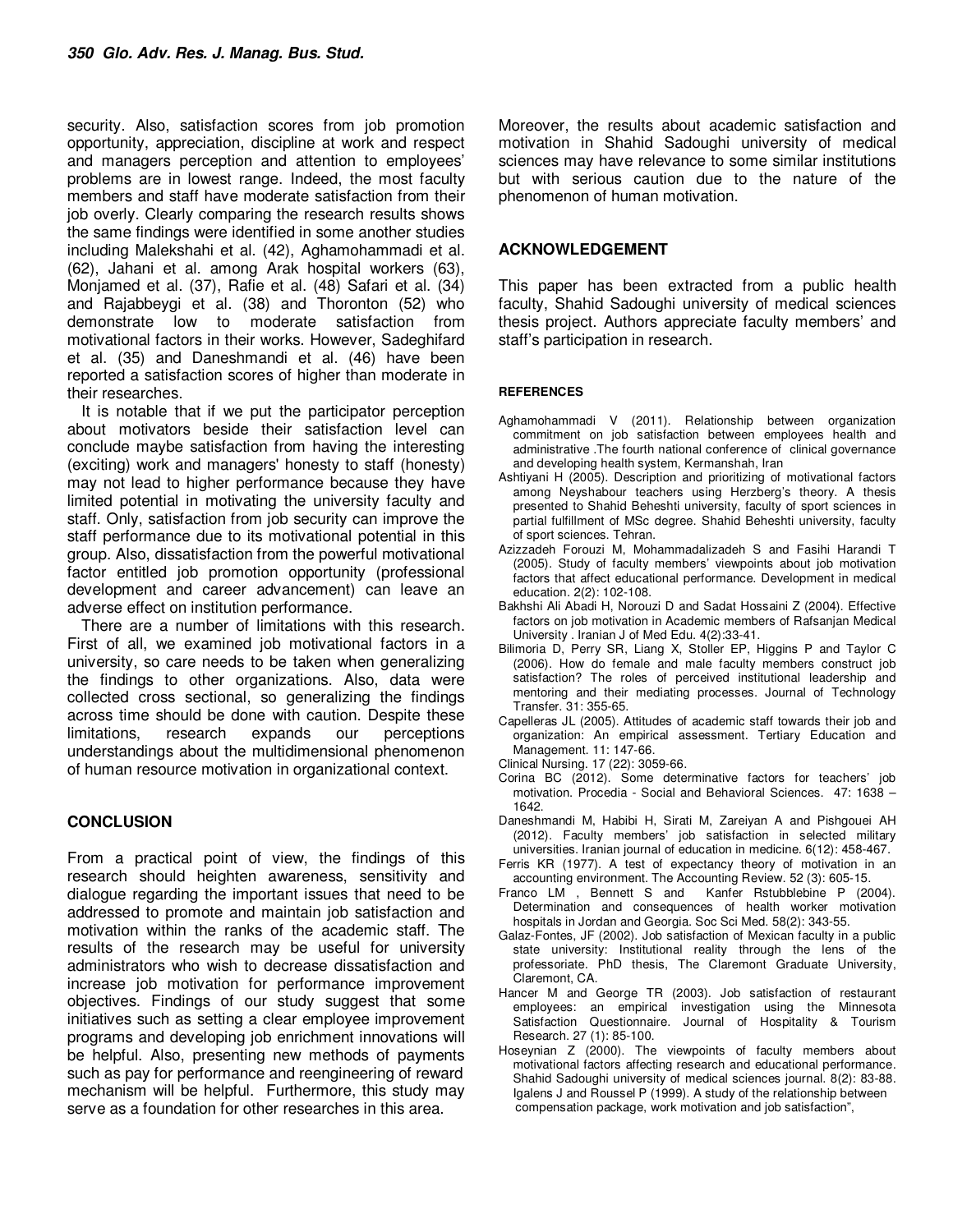Journal of Organisational Behaviour. 20 (7): 1003-25.

- Ingersoll RM (2001). Teacher turnover and teacher shortages: An organizational analysis. American Educational Reseach Journal; 38: 499- 534.
- Jahani F, Farazi A,Rafeei M,Jadidi R and Anbaeri Z (2010). Job Satisfaction And Its Related Factors Among Hospital Staff In Arak In 2009.Arak Medical University Journal Spring: 13(1):32-39.
- Janssen PP M, Jonge J and Bakker AB (1999). Specific determinants of intrinsic work motivation, burnout, and turnover intentions: a study among nurses", Journal of Advanced Nursing. 296 (6): 1360-9.
- Janus K (2010). Managing motivation among healthcare professionals. Advances in Health Care Management . 9: 47–77.
- Johnes J and Taylor J (1990). Performance indicators in higher education. Buckingham: The Society for Research into Higher Education Open University Press, Buckingham.
- Kajbaf MB and Pourkazem T (2005). study of staff and supervisors of Iranian national petroleum company viewpoints about motivational factors and their relation with job satisfaction. Cognitive Sciences Recents Journal. 7(1): 67-74.
- Khadir SS (2011). An investigation into Iranian language teachers' motivation with respect to their job satisfaction and second language pedagogy. Procedia - Social and Behavioral Sciences. 30: 1071 – 1075.
- Kızıltepe Z (2008). Motivation and demotivation of university teachers. Teachers and Teaching: Theory and Practice. 14 (5/6): 515-530.
- Koyuncu M, Burke RJ and Fiksenbaum L (2006). Work experience and satisfaction of male and female professors in Turkey: signs of progress?. Equal Opportunities International; 25 (1): 38-47.
- Kuo HT, Yin TJC and Li IC (2008). Relationship between organizational empowerment and job satisfaction perceived by nursing assistants at long-term care facilities. Journal of
- Kusku F (2003). Employee satisfaction in higher education: the case of academic and administrative staff in Turkey. Career Development International; 8 (7): 347-56.
- Leung T, Siu O and Spector P (2000). Faculty stressors, job satisfaction, and psychological distress among university teachers in Hong Kong: the role of locus of control. International Journal of Stress Management. 7 (2): 121-38.
- Liu Jun, Wang Qi and XLu Zu (2010). Job satisfaction and its modeling among township health center employee s: A Qualitative study in poor rural China.BMC Health services Research. 10:115.
- Liu MM A, Chiu WM and Fellows R (2007). Enhancing commitment through work empowerment. Engineering, Construction and Architectural Management; 14 (6): 568-580.
- Locke EA (1997). The motivation to work: what we know", in Maehr, M.L. and Pintrich, P.R. (Eds), Advances in Motivation and Achievement, JAI Press Inc. Greenwich, CT. 375-412.
- Machado ML, Soares VM, Brites R, Ferreira JB and Gouveia OMR (2011). A look to academics job satisfaction and motivation in Portuguese higher education institutions. Procedia - Social and Behavioral Sciences. 29: 1715 – 1724.
- Mahmoudi H, Ebrahimian A, Solymani MM, Ebadi A, Hafezi S, Fayzi F and Sadeghi M (2007). The study of job motivation factors in critical care nurses. Behavioral sciences journal; 1(2): 171-178.
- Malekshahi F, Farhadi A and Amini F (2010). The study of faculty members job satisfaction in Lorestan University. Yafteh journal. 12(1): 49-57.
- Manshor AT (2002). Abdullah A. Job-related motivational factors among Malaysian employe. Psychol Rep. 91 (2&3): 1187-93.
- Mehta S, Singh T, Bhakar SS and Sinha B (2010). Employee loyalty towards organization: A study of academician. Int. J. Buss. Mgt. Eco. Res. 1(1): 98-108.
- Monjamed Z, Ghorbani T, Mostofian F, Oveisipour R, Nokhostpandi S and Mahmoudi M (2004). job satisfaction of nurses in educational treatment centers of Iran. Hayat Journal. 10(23): 39-48.
- Moody RC and Pesut DJ (2006). The motivation to care: Application and extension of motivation theory to professional nursing work. Journal of Health Organization and Management; 20 (1): 15-48.
- Moynihan DP and Pandey SK (2007). Finding workable levers over work motivation, comparing job satisfaction, job involvement, and organizational commitment. Administration & Society. 39 (7): 803-32.
- Msadegh rad AM, Yarmohammadian MH (2006) . A study of relationship between managers' leadership style and employees' job satisfaction. Leadership in Health Services 19 (2): xi-xxviii.
- Okpara JO, Squillace M and Erondu EA (2005). Gender differences and job satisfaction: a study of university teachers in the United States. Women in Management Review; 20 (3): 177-90.
- Oshagbemi T (2000). Correlates of pay satisfaction in higher education. The International Journal of Educational Management. 14 (1): 31-9.
- Oshagbemi T (2000). Gender differences in the job satisfaction of university teachers. Women in Management Review.15 (7): 331-43.
- Oshagbemi T (2000). How satisfied are academics with their primary tasks of teaching, research and administration and management? International Journal of Sustainability in Higher Education. 1 (2): 124- 36.
- Oshagbemi T (2000). How satisfied are academics with their primary tasks of teaching, research and administration and management?. International Journal of Sustainability in Higher Education. 1 (2): 124- 36.
- Oshagbemi T (2000). Is length of service related to the level of job satisfaction?. International Journal of Social Economics. 27 (3): 213- 26.
- Oshagbemi T (2001). How satisfied are academics with the behavior/supervision of their line managers?. International Journal of Educational Management. 15 (6): 283-91.
- Oshagbemi T (2003). Personal correlates of job satisfaction: Empirical evidence from UK Universities. International Journal of Social Economics. 30 (12): 1210-32.
- Ostovar R, Mousavi AM, Ghafarian Shirazi HR and Abbasimoghaddam MA (2003). Study of factors affect staff motivation in Yasuj university of medical sciences faculty members and staff. Armaghan –e-Danesh journal. 8(31): 21-26.
- Rafiei M, Jahani F and Mousavipour S (2011). Astudy of job satisfaction among faculty members at Arak university of medical sciences. Arak University Of Medical Sciences Journal. 14(1): 35-45.
- Rajabbeygi M, Amini M, Partovi B and Ghanbarzadeh N (2006). Measuring human resource job satisfaction in governmental sector and related factors. Human sciences instructor. 10(1): 110-129.
- Ranjbar M and Vahidshahi k (2007). Effective factors on faculty members'job satisfaction in mazandaran university of medical sciences, school of medicine, 2006. Strides in development of medical education. 4(7): 92-99.
- Rhodes C, Hollinshead A and Nevill A (2007). Changing times, changing lives: A new look at job satisfaction in two university schools of education located in the English west midlands. Research in Post-Compulsory Education. 12 (1): 71-89.
- Rocca AD and Kostanski M (2001). Burnout and Job satisfaction Amongst Victorian Secondary School Teacher : A Comparative Look at Contract and PermanentEmployment. ATEA Conference .Teacher Education: Chang of Heart, Mind and Action.
- Safari P, Ayazi S and Doaei MA (2010). Study of job satisfaction related factors and relationship with organizational climate in Karaj azad university staff. Beyond management journal. 4(15): 145-160.
- Santhapparaj AS and Ala SS (2005). Job satisfaction among academic staff in private universities in Malaysia. Journal of Social Sciences; 1 (2): 72-6.
- Sedaghatifard M and Khalaj Asadi Sh (2011). Relation with job satisfaction Index to organizational commitment in faculty members of Islamic Azad University– Garmsar Branch. Journal of Modern Industrial/Organization Psychology. 2(6): 39-51.
- Stringer C, Didham J and Theivananthampillai P (2011). Motivation, pay satisfaction, and job satisfaction of front-line employees. Qualitative Research in Accounting & Management. 8 (2): 161-179.
- Thornton H (2004). What can we learn about retaining teachers from PDS teachers'voices? [Electronic Version] Middle School Journal; 35(4).Retrieved April 23 2012 from http://www.nmsa.org/services/msj/msj\_march2004.
- Tietjen MA and Myers RM (1998). Motivation and job satisfaction. Management Decision. 36 (4): 226-31.
- Timreck TC (2002). Managing motivation and developing job satisfaction in the health care worker environment. Health Care Mange. 20(1): 42.58.